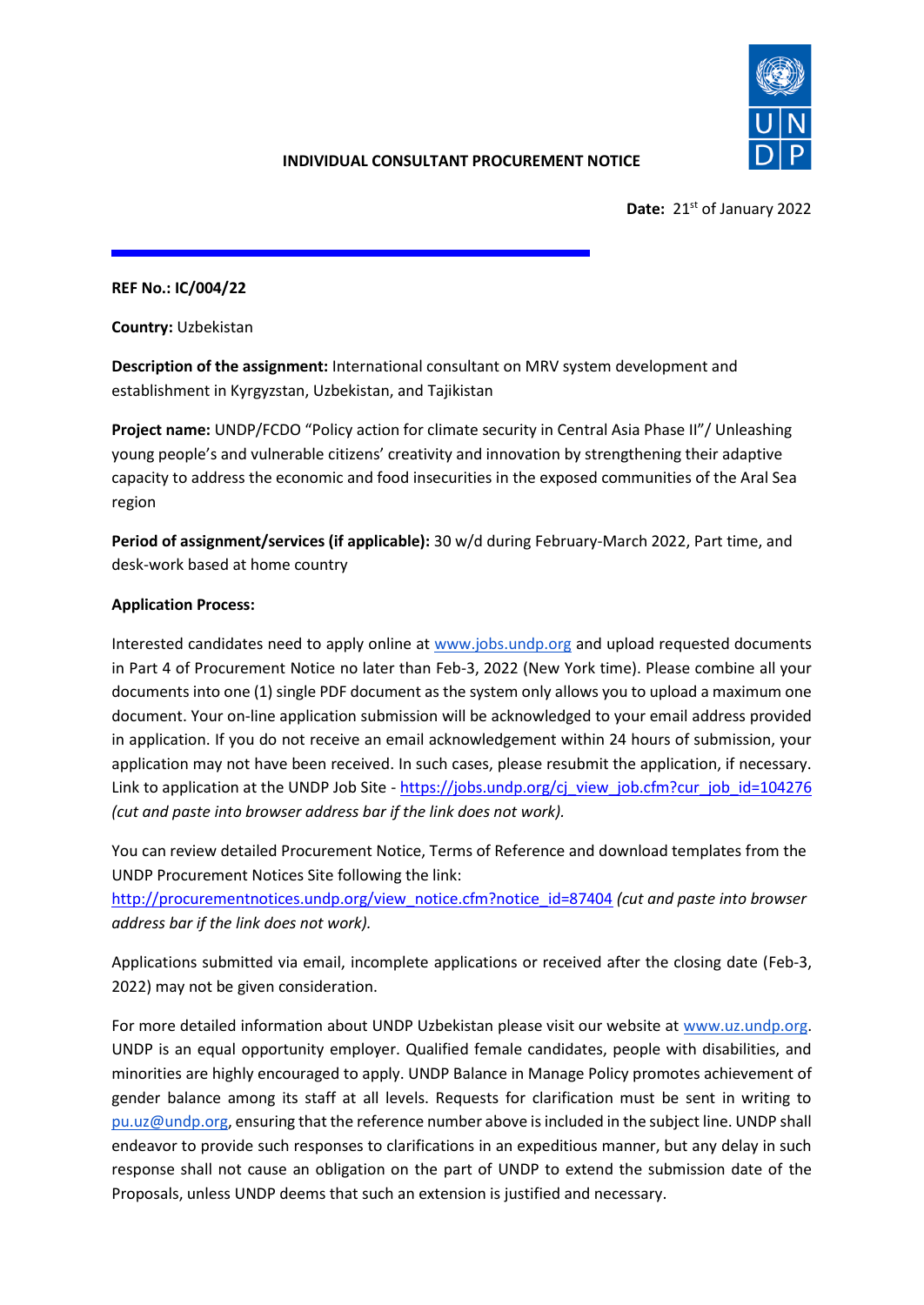#### **1. BACKGROUND**

Policy action for climate security in Central Asia project funded by UK Conflict Stability and Security Fund aims to enhance policy action for climate security in Central Asia through supporting more robust and coherent climate change action and increasing public awareness. It targets Kyrgyzstan, Tajikistan and Uzbekistan and will be spearheaded by UNDP Kyrgyzstan, which will work closely with Foreign, Commonwealth and Development Office.

Countries are at various stages of action to implement the Paris Agreement agenda; Kyrgyzstan, Tajikistan and Uzbekistan ratified the Paris agreement respectively in 2019, 2017 and 2018, and similarly to other Central Asian states have not been active in climate advocacy.

The project will contribute to enhanced climate change policies, to be reflected in the countries' commitments under the UNFCCC at COP26, which will reduce conflict, promote energy/food and climate security, stability, and resilience to climate change risks. Key outputs of the project will be enhanced technical, political economy and climate risk/ sensitivity analyses and scientific data available to national climate change decision makers; and target countries step up engagement in COP 26 and advocate for more coherent, risk informed climate change policies and increased public awareness and advocacy for locally appropriate, climate change actions.

The project will actively engage national stakeholders and build their capacities in developing research, policy and advocacy field. This will ensure building national knowledge and know-how. The project will also enable a rapid acceleration of efforts in the run-up to COP 26 and will lay the foundation for further government funded action and regional cooperation as required by Kyrgyzstan, Tajikistan, and Uzbekistan's commitments to Paris Agreement implementation. Actions will be further complemented by the NAP, GCF Readiness and Climate Promise initiatives currently on-going in the countries.

The Paris Agreement establishes a Monitoring, Reporting and Verification (MRV) system that will be the foundation for accountable and accurate tracking of greenhouse gas emissions mitigation measures and their impact on GHG emissions reductions, adaptation measures, and resources. The MRV system is therefore a fundamental and essential component of measuring and monitoring all mitigation and adaptation actions. Furthermore, a robust MRV system is necessary for attracting climate finance, and additionally for participation in activities under Article 6 (technology transfers and market and non-market-based mechanisms with the aim of reducing of GHG emissions), a key article in the Paris Agreement established to support developing country parties.

The UNDP will provide the consultative support and guide the process of development of the MRV System in Kyrgyzstan, Uzbekistan, and Tajikistan. This activity will build national capacity in order to support the establishment and operation of the MRV system to monitor and assess the implementation of mitigation activities, adaptation activities, and resources.

Under the overall operational supervision of the Manager of the Joint Programme and Programme Analyst, Environment and Climate Action Cluster (ECAC), UNDP Uzbekistan, and under the direct thematic oversight of the Regional Coordinator, , the International Consultant will be responsible to provide policy advise on development of Monitoring, Reporting and Verification (MRV) system in Kyrgyzstan, Uzbekistan and Tajikistan and capacity building on MRV, including guiding the national teams on national-level activities led through the UNDP COs in Kyrgyzstan, Tajikistan and Uzbekistan, and supporting enhanced understanding of Paris Agreement requirements for Enhanced Transparency Framework in a comprehensive manner by fulfilling the following tasks.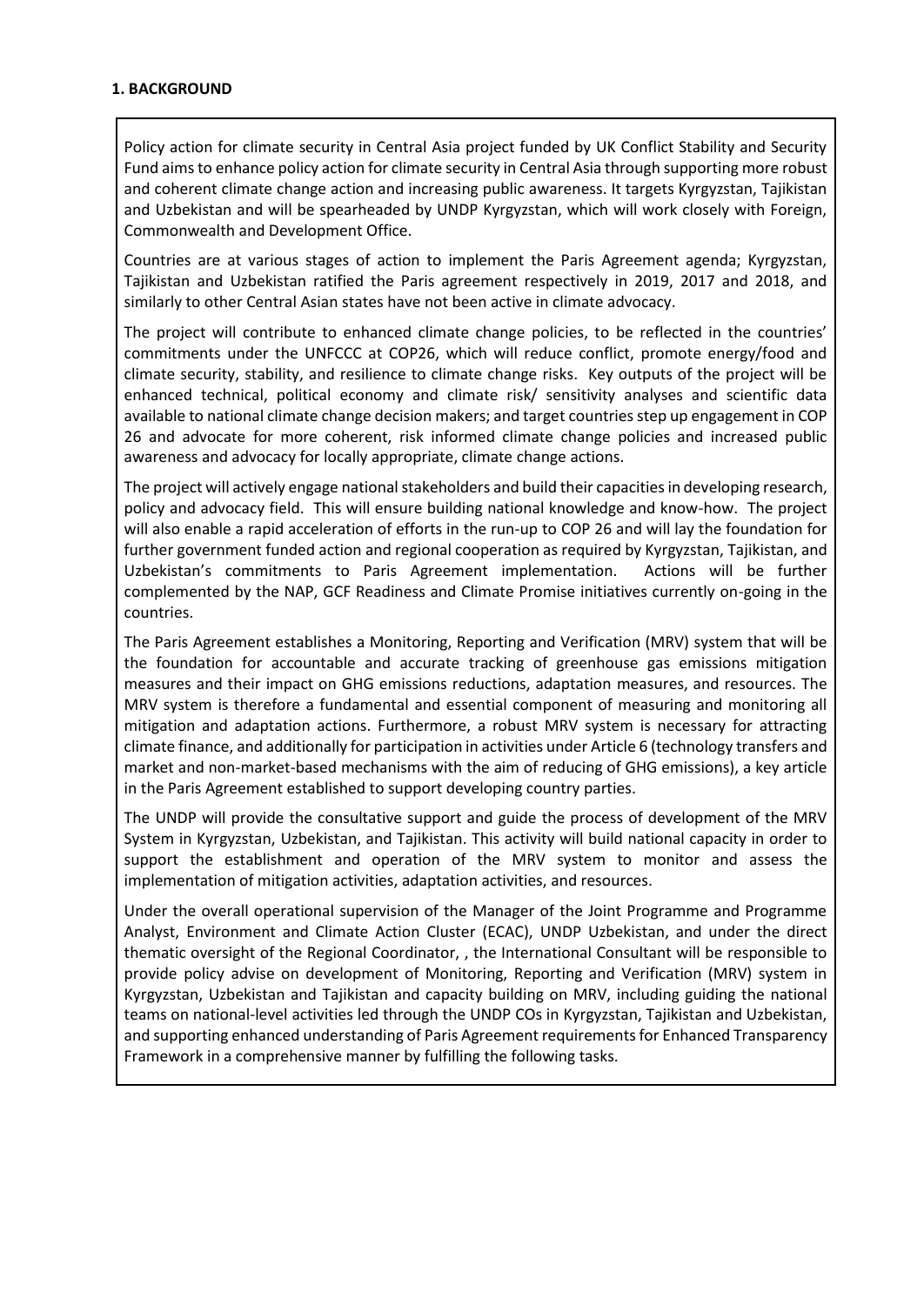### **2. SCOPE OF WORK, RESPONSIBILITIES AND DESCRIPTION OF THE PROPOSED WORK**

For detailed information, please refer to Annex 1 – Terms of Reference for International Consultant

### **3. REQUIREMENTS FOR EXPERIENCE AND QUALIFICATIONS**

I. Academic Qualifications:

- - Master's degree in environmental engineering, political, social, administrative sciences, natural sciences, economics, or engineering. Higher university degree is an asset
- II. Years of experience:
- At least five (5) years of professional experience in the area of climate change;
- Proven experience in developing technical training methodologies/tools, delivering trainings or capacity building activities on Measurement, Reporting and Verification arrangements to a range of different stakeholders

III. Competencies:

- Demonstrates integrity and fairness by modelling UN values and ethical standards;
- Displays cultural, gender, religion, race, nationality and age sensitivity and adaptability;
- Excellent communication skills;
- Excellent analytical skills;
- Strong oral and writing skills;
- Extensive knowledge of PC applications;
- Focuses on result for client and responds positively to feedback;
- Consistently approaches work with energy and a positive, constructive attitude;
- Remains calm, in control and good humored even under pressure;
- Ability to work independently as well as part of a fairly big team;
- Ability to operate under strict time limits.

IV. Language requirements:

Proficiency in written and spoken English and Russian are required

#### **4. DOCUMENTS TO BE INCLUDED WHEN SUBMITTING THE PROPOSALS**

Interested individual consultants must submit the following documents/information to demonstrate their qualifications:

Proposal:

- a) Letter of Confirmation of Interest and Availability using the template provided by UNDP as attachment to this notice;
- b) CV with indication of the e-mail and phone contact or Personal History Form (P11 form), but successful consultants will be requested to submit, fill in and sign a Personal History Form (P11 form) before contract issuance.
- c) Brief description of approach to work/technical proposal on how s/he will implement and complete the assignment; (max 1 page);
- d) Financial Proposal specifying a total lump sum amount for the tasks specified in this announcement. The financial proposal shall include a breakdown of this lump sum amount and in accordance with the table provided in Annex 3 to this notice;

UNDP is an equal opportunity employer. Qualified female candidates, people with disabilities, and minorities are highly encouraged to apply. UNDP Balance in Manage Policy promotes achievement of gender balance among its staff at all levels.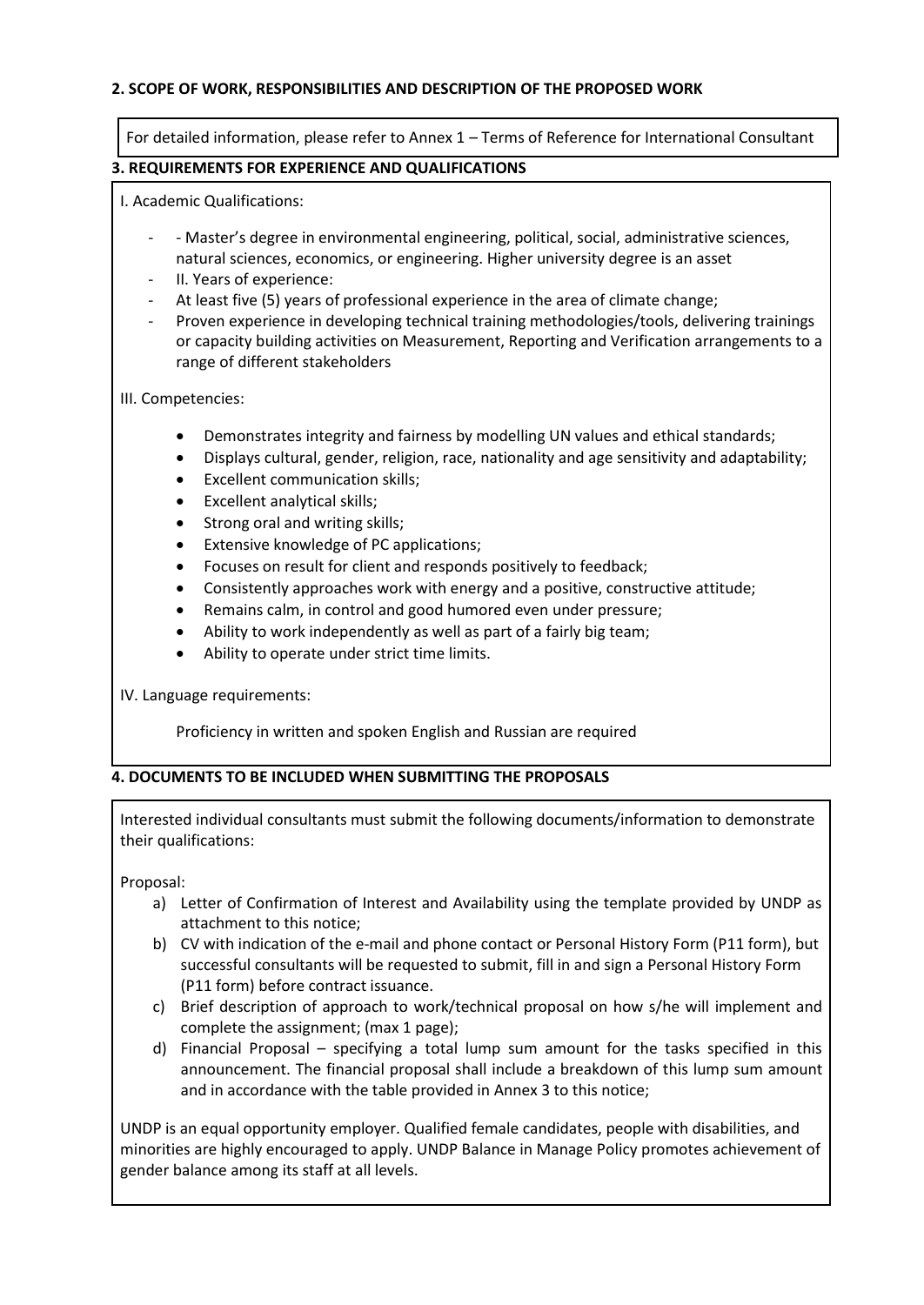#### **5. FINANCIAL PROPOSAL**

#### **Lump sum contracts**

The financial proposal shall specify a total lump sum amount, and payment terms around specific and measurable (qualitative and quantitative) deliverables (i.e. whether payments fall in installments or upon completion of the entire contract). Payments are based upon output, i.e. upon delivery of the services specified in the TOR. In order to assist the requesting unit in the comparison of financial proposals, the financial proposal will include a breakdown of this lump sum amount

| #              | <b>Deliverables/Outputs</b>                                                                                                                                                                                                                                                                                                                                                                                                                                                                                                                                                                                                                                                                                          | <b>Timeframe</b>                                                                          | Payment |
|----------------|----------------------------------------------------------------------------------------------------------------------------------------------------------------------------------------------------------------------------------------------------------------------------------------------------------------------------------------------------------------------------------------------------------------------------------------------------------------------------------------------------------------------------------------------------------------------------------------------------------------------------------------------------------------------------------------------------------------------|-------------------------------------------------------------------------------------------|---------|
| $\mathbf{1}$   | <b>Output No. 1</b><br>Interim report presenting the results of the analyzes of Draft of<br>bottleneck analysis of the current situation for MRV in<br>Kyrgyzstan, Uzbekistan and Tajikistan and training's materials<br>related to capacity building one (1) workshop with relevant<br>stakeholders, submitted and cleared by Regional Coordinator<br>and Programme Analyst on Climate Change, ECAC, UNDP<br>Uzbekistan, and approved by Manager of the Joint Programme<br>(12 w/d and 40% of the total scope of assignment)                                                                                                                                                                                        | By the end of<br>1 month<br>after signing<br>the contract                                 | 40%     |
| $\overline{2}$ | <b>Output No. 2</b><br>Final report presenting the results of the analyze of bottleneck<br>analysis of the current situation for MRV in Kyrgyzstan,<br>Uzbekistan and Tajikistan and country specific roadmaps on<br>establishment of national MRV systems for Kyrgyzstan,<br>Uzbekistan and Tajikistan including recommendations aligned<br>with the UNFCCC and IPCC guidelines and training's materials<br>related to capacity building three (3) workshops with relevant<br>stakeholders, submitted and cleared by Regional Coordinator<br>and Programme Analyst on Climate Change, ECAC, UNDP<br>Uzbekistan, and approved by Manager of the Joint Programme<br>(18 w/d and 60% of the total scope of assignment) | 30 w/d after<br>date signing<br>the contract<br>but not later<br>than (March<br>25, 2022) | 60%     |

# **6. EVALUATION**

#### **Cumulative analysis**

When using this weighted scoring method, the award of the contract should be made to the individual consultant whose offer has been evaluated and determined as:

- A. responsive/compliant/acceptable, and
- B. having received the highest score out of a predetermined set of weighted technical (70%) and financial criteria (30%) specific to the solicitation.

\* Technical Criteria weight -70% of total evaluation (70 points)

- Education, relevant working experience and language skills (15 points)
- Sound knowledge of monitoring, reporting and verification system (MRV), NDC, GHG inventory/BUR, and National Communications under UNFCCC (10 points)
- Proven experience in developing MRV systems (10 points)
- Knowledge of technical training methodologies/tools, delivering trainings or capacity building activities on MRV arrangements to a range of different stakeholders (10 points)